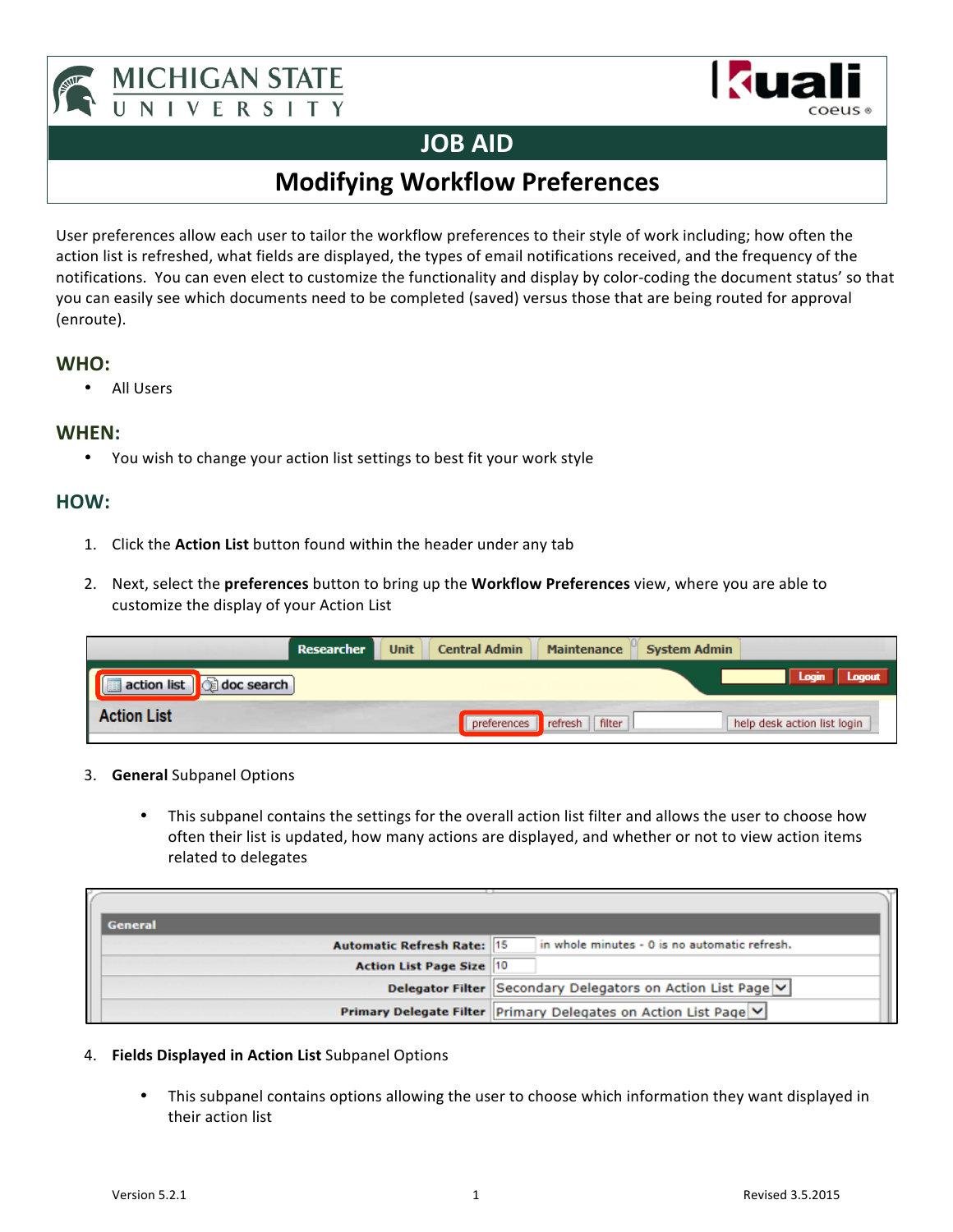| <b>Fields Displayed In Action List</b> |       |  |  |
|----------------------------------------|-------|--|--|
| Document Type Ø                        |       |  |  |
| Title $\sqrt{}$                        |       |  |  |
| ActionRequested V                      |       |  |  |
| <b>Initiator</b>                       | 4 D - |  |  |
| Delegator $\sqrt{ }$                   |       |  |  |
| Date Created V                         |       |  |  |
| <b>Date Approved</b>                   | LШ    |  |  |
| <b>Current Route Node(s)</b> $\Box$    |       |  |  |
| WorkGroup Request                      |       |  |  |
| Document Route Status                  |       |  |  |
| Clear FYI $\sqrt{}$                    |       |  |  |
| Use Outbox $\sqrt{}$                   |       |  |  |

#### **5.** Document Route Status Colors for Action list Entries Subpanel Options

• Allows the individual to select colors for each action request listed on the Action List, all items currently appear in the default color white

| <b>Document Route Status Colors for Actionlist Entries</b> |                                                        |
|------------------------------------------------------------|--------------------------------------------------------|
| <b>Saved</b>                                               | $\circ$ $\circ$ $\circ$<br>$\circledcirc$<br>$\bullet$ |
| <b>Initiated</b>                                           | $\circledcirc$                                         |
| <b>Disapproved</b>                                         | $\circledcirc$                                         |
| <b>Enroute</b>                                             | $\circledcirc$                                         |
| <b>Approved</b>                                            | $_{\textstyle\odot}$                                   |
| Final                                                      | $_{\circledcirc}$                                      |
| Processed                                                  | ◉                                                      |
| <b>Exception</b>                                           | ◉<br>$\sim$                                            |
| Canceled                                                   | $\circledcirc$                                         |

#### **6. Email Notification Preferences** Subpanel Options

• This subpanel allows the user to set up when, what and the action requested of items in which they receive email notifications